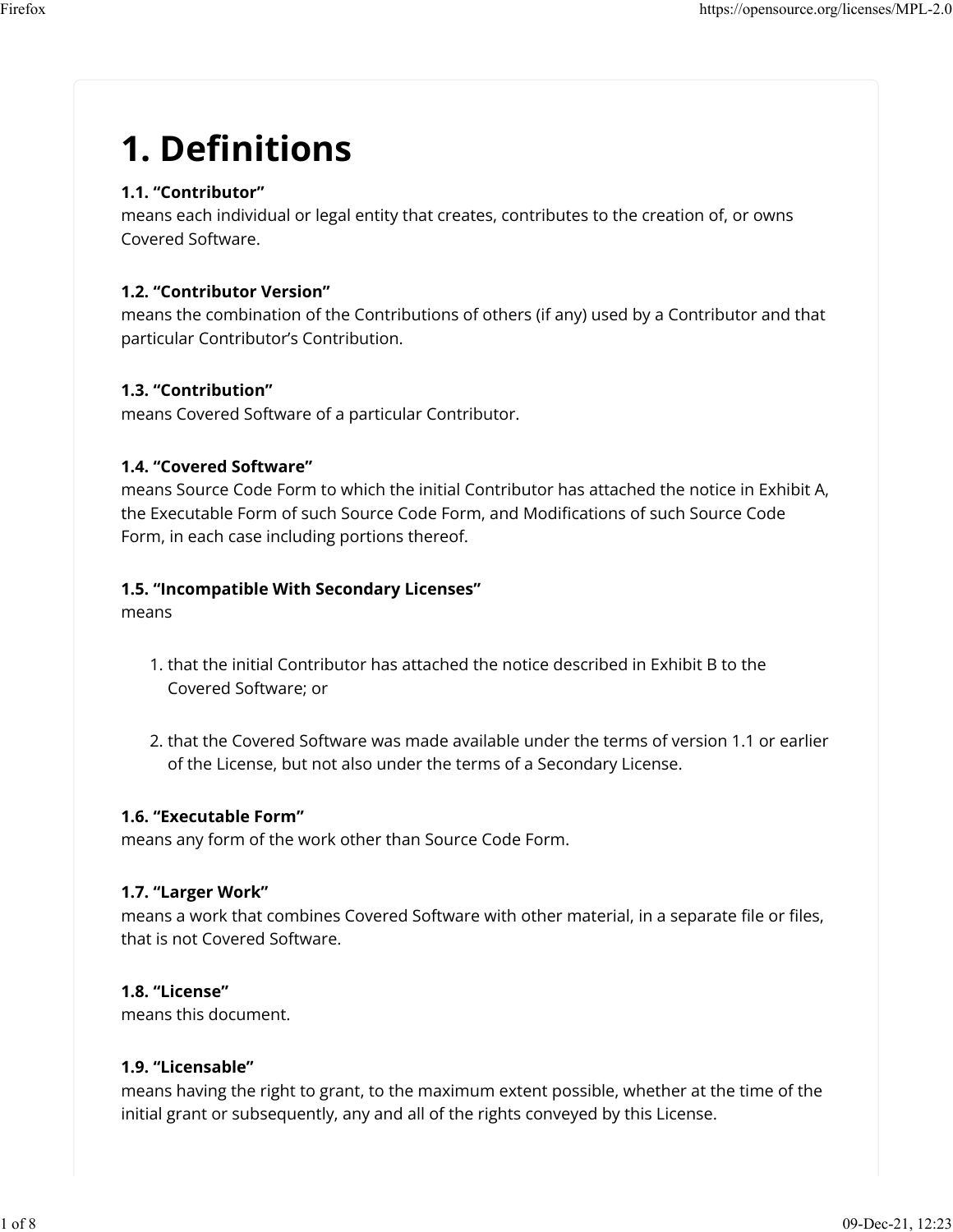### **1.10. "Modi�cations"**

means any of the following:

- 1. any �le in Source Code Form that results from an addition to, deletion from, or modification of the contents of Covered Software; or
- 2. any new file in Source Code Form that contains any Covered Software.

### **1.11. "Patent Claims" of a Contributor**

means any patent claim(s), including without limitation, method, process, and apparatus claims, in any patent Licensable by such Contributor that would be infringed, but for the grant of the License, by the making, using, selling, offering for sale, having made, import, or transfer of either its Contributions or its Contributor Version.

### **1.12. "Secondary License"**

means either the GNU General Public License, Version 2.0, the GNU Lesser General Public License, Version 2.1, the GNU Affero General Public License, Version 3.0, or any later versions of those licenses.

### **1.13. "Source Code Form"**

means the form of the work preferred for making modifications.

### **1.14. "You" (or "Your")**

means an individual or a legal entity exercising rights under this License. For legal entities, "You" includes any entity that controls, is controlled by, or is under common control with You. For purposes of this definition, "control" means (a) the power, direct or indirect, to cause the direction or management of such entity, whether by contract or otherwise, or (b) ownership of more than fifty percent (50%) of the outstanding shares or beneficial ownership of such entity.

# **2. License Grants and Conditions**

## **2.1. Grants**

Each Contributor hereby grants You a world-wide, royalty-free, non-exclusive license:

- 1. under intellectual property rights (other than patent or trademark) Licensable by such Contributor to use, reproduce, make available, modify, display, perform, distribute, and otherwise exploit its Contributions, either on an unmodified basis, with Modifications, or as part of a Larger Work; and
- 2. under Patent Claims of such Contributor to make, use, sell, offer for sale, have made, import, and otherwise transfer either its Contributions or its Contributor Version.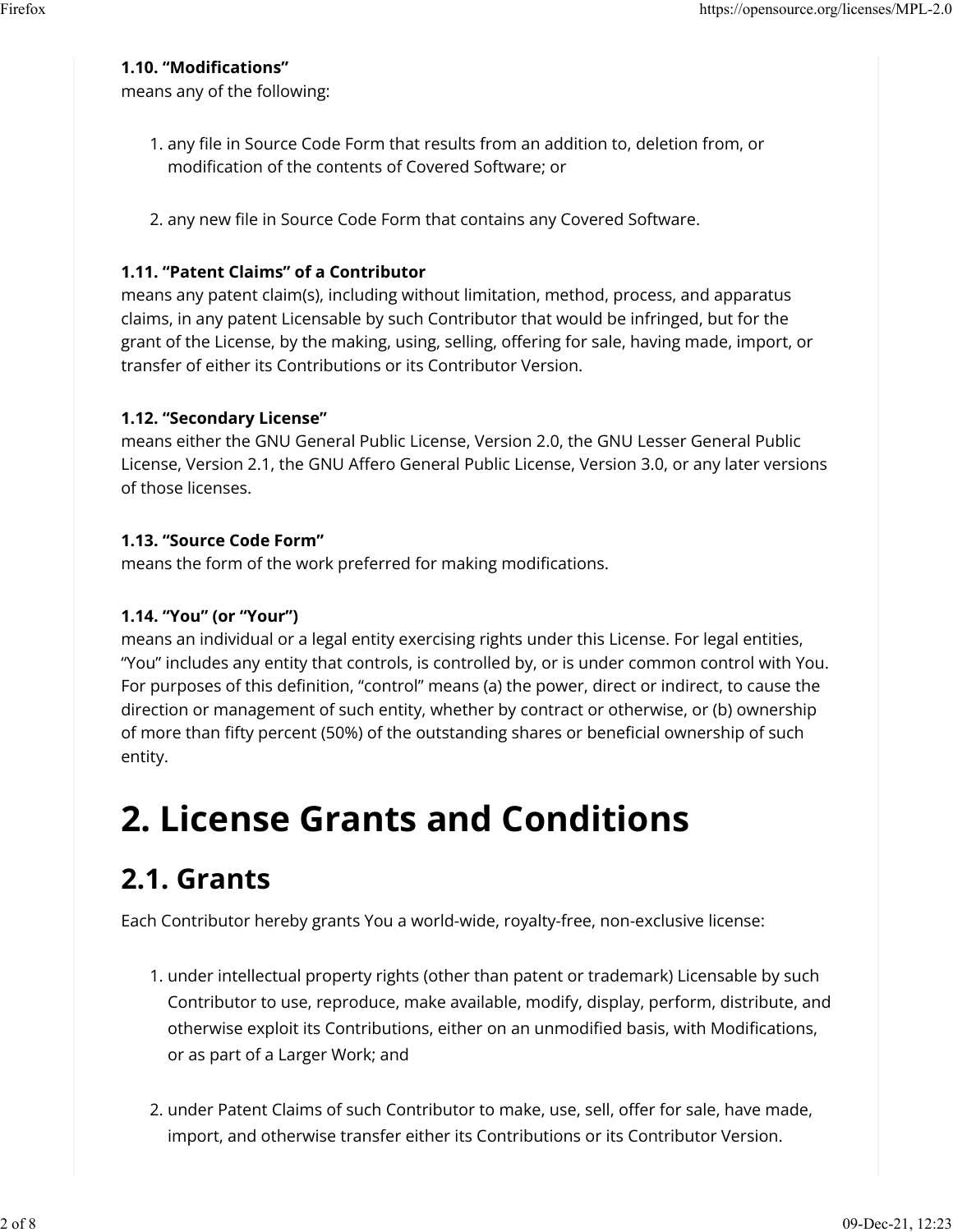## **2.2. E�ective Date**

The licenses granted in Section 2.1 with respect to any Contribution become effective for each Contribution on the date the Contributor first distributes such Contribution.

## **2.3. Limitations on Grant Scope**

The licenses granted in this Section 2 are the only rights granted under this License. No additional rights or licenses will be implied from the distribution or licensing of Covered Software under this License. Notwithstanding Section 2.1(b) above, no patent license is granted by a Contributor:

- 1. for any code that a Contributor has removed from Covered Software; or
- 2. for infringements caused by: (i) Your and any other third party's modifications of Covered Software, or (ii) the combination of its Contributions with other software (except as part of its Contributor Version); or
- 3. under Patent Claims infringed by Covered Software in the absence of its Contributions.

This License does not grant any rights in the trademarks, service marks, or logos of any Contributor (except as may be necessary to comply with the notice requirements in Section 3.4).

## **2.4. Subsequent Licenses**

No Contributor makes additional grants as a result of Your choice to distribute the Covered Software under a subsequent version of this License (see Section 10.2) or under the terms of a Secondary License (if permitted under the terms of Section 3.3).

## **2.5. Representation**

Each Contributor represents that the Contributor believes its Contributions are its original creation(s) or it has sufficient rights to grant the rights to its Contributions conveyed by this License.

## **2.6. Fair Use**

This License is not intended to limit any rights You have under applicable copyright doctrines of fair use, fair dealing, or other equivalents.

## **2.7. Conditions**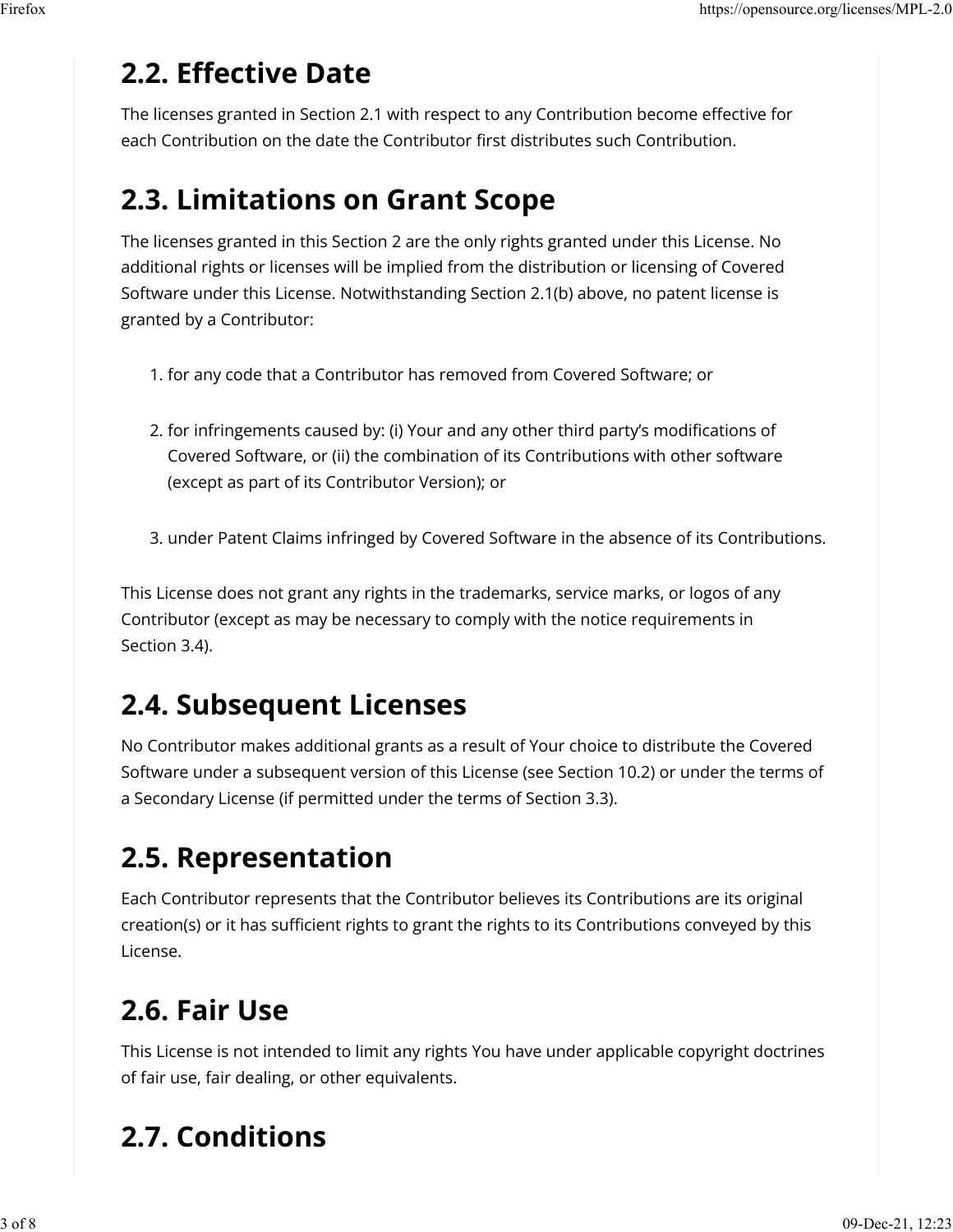Sections 3.1, 3.2, 3.3, and 3.4 are conditions of the licenses granted in Section 2.1.

# **3. Responsibilities**

## **3.1. Distribution of Source Form**

All distribution of Covered Software in Source Code Form, including any Modifications that You create or to which You contribute, must be under the terms of this License. You must inform recipients that the Source Code Form of the Covered Software is governed by the terms of this License, and how they can obtain a copy of this License. You may not attempt to alter or restrict the recipients' rights in the Source Code Form.

## **3.2. Distribution of Executable Form**

If You distribute Covered Software in Executable Form then:

- 1. such Covered Software must also be made available in Source Code Form, as described in Section 3.1, and You must inform recipients of the Executable Form how they can obtain a copy of such Source Code Form by reasonable means in a timely manner, at a charge no more than the cost of distribution to the recipient; and
- 2. You may distribute such Executable Form under the terms of this License, or sublicense it under different terms, provided that the license for the Executable Form does not attempt to limit or alter the recipients' rights in the Source Code Form under this License.

## **3.3. Distribution of a Larger Work**

You may create and distribute a Larger Work under terms of Your choice, provided that You also comply with the requirements of this License for the Covered Software. If the Larger Work is a combination of Covered Software with a work governed by one or more Secondary Licenses, and the Covered Software is not Incompatible With Secondary Licenses, this License permits You to additionally distribute such Covered Software under the terms of such Secondary License(s), so that the recipient of the Larger Work may, at their option, further distribute the Covered Software under the terms of either this License or such Secondary License(s).

## **3.4. Notices**

You may not remove or alter the substance of any license notices (including copyright notices, patent notices, disclaimers of warranty, or limitations of liability) contained within the Source Code Form of the Covered Software, except that You may alter any license notices to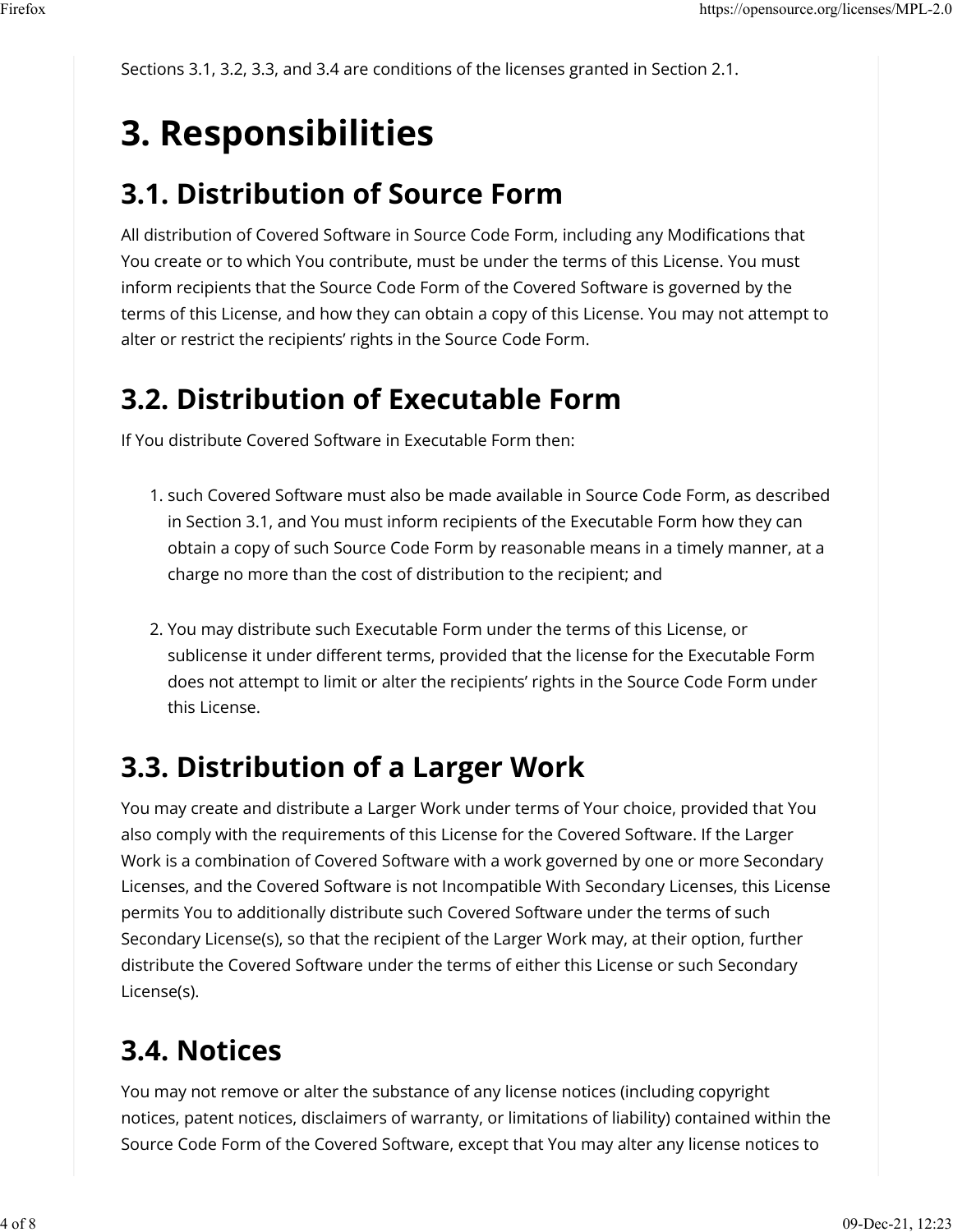the extent required to remedy known factual inaccuracies.

### **3.5. Application of Additional Terms**

You may choose to offer, and to charge a fee for, warranty, support, indemnity or liability obligations to one or more recipients of Covered Software. However, You may do so only on Your own behalf, and not on behalf of any Contributor. You must make it absolutely clear that any such warranty, support, indemnity, or liability obligation is offered by You alone, and You hereby agree to indemnify every Contributor for any liability incurred by such Contributor as a result of warranty, support, indemnity or liability terms You offer. You may include additional disclaimers of warranty and limitations of liability specific to any jurisdiction.

## **4. Inability to Comply Due to Statute or Regulation**

If it is impossible for You to comply with any of the terms of this License with respect to some or all of the Covered Software due to statute, judicial order, or regulation then You must: (a) comply with the terms of this License to the maximum extent possible; and (b) describe the limitations and the code they affect. Such description must be placed in a text file included with all distributions of the Covered Software under this License. Except to the extent prohibited by statute or regulation, such description must be sufficiently detailed for a recipient of ordinary skill to be able to understand it.

# **5. Termination**

5.1. The rights granted under this License will terminate automatically if You fail to comply with any of its terms. However, if You become compliant, then the rights granted under this License from a particular Contributor are reinstated (a) provisionally, unless and until such Contributor explicitly and finally terminates Your grants, and (b) on an ongoing basis, if such Contributor fails to notify You of the non-compliance by some reasonable means prior to 60 days after You have come back into compliance. Moreover, Your grants from a particular Contributor are reinstated on an ongoing basis if such Contributor notifies You of the noncompliance by some reasonable means, this is the first time You have received notice of noncompliance with this License from such Contributor, and You become compliant prior to 30 days after Your receipt of the notice.

5.2. If You initiate litigation against any entity by asserting a patent infringement claim (excluding declaratory judgment actions, counter-claims, and cross-claims) alleging that a Contributor Version directly or indirectly infringes any patent, then the rights granted to You by any and all Contributors for the Covered Software under Section 2.1 of this License shall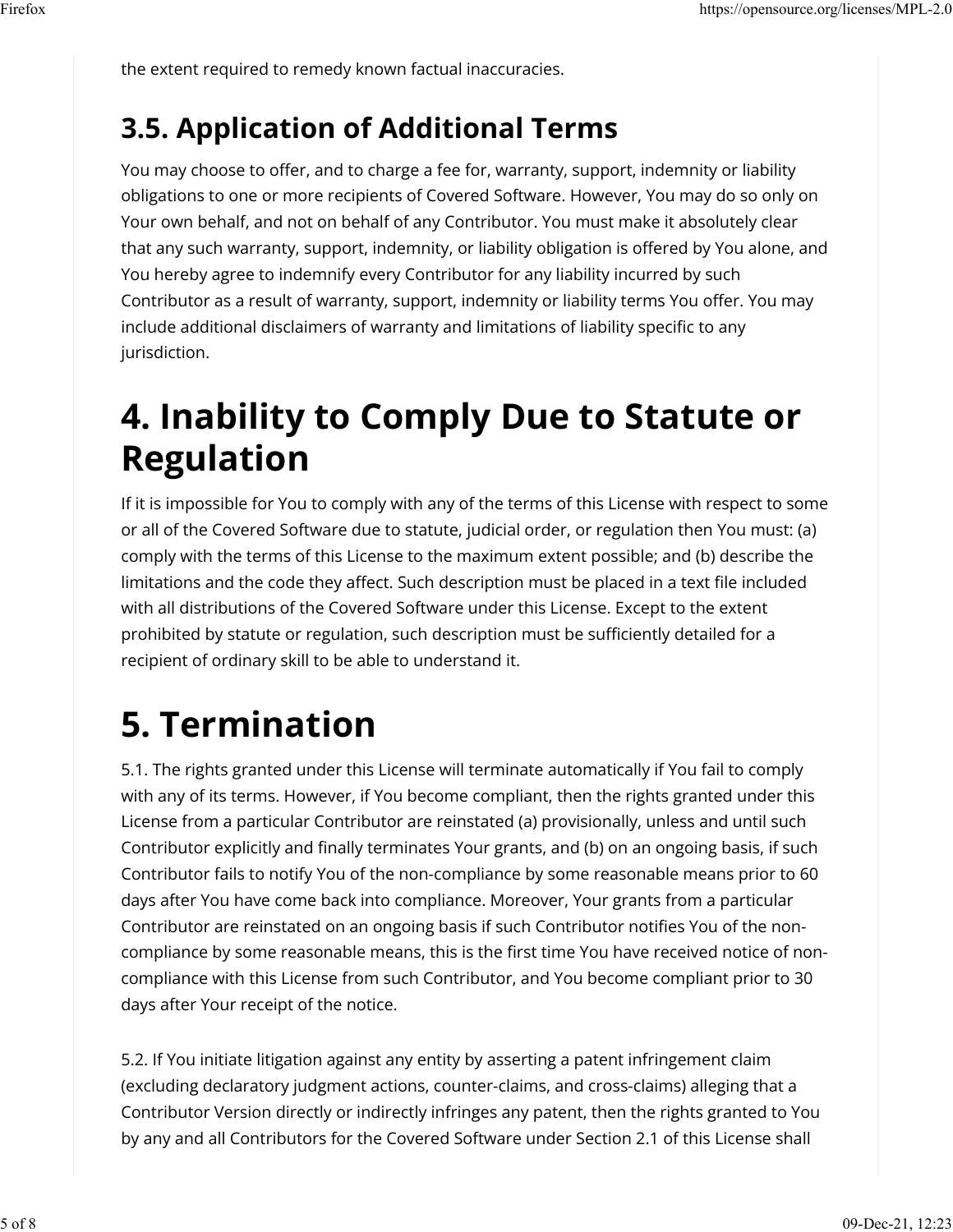terminate.

5.3. In the event of termination under Sections 5.1 or 5.2 above, all end user license agreements (excluding distributors and resellers) which have been validly granted by You or Your distributors under this License prior to termination shall survive termination.

## **6. Disclaimer of Warranty**

*Covered Software is provided under this License on an "as is" basis, without warranty of any kind, either expressed, implied, or statutory, including, without limitation, warranties that the Covered Software is free of defects, merchantable, �t for a particular purpose or non-infringing. The entire risk as to the quality and performance of the Covered Software is with You. Should any Covered Software prove defective in any respect, You (not any Contributor) assume the cost of any necessary servicing, repair, or correction. This disclaimer of warranty constitutes an essential part of this License. No use of any Covered Software is authorized under this License except under this disclaimer.*

# **7. Limitation of Liability**

*Under no circumstances and under no legal theory, whether tort (including negligence), contract, or otherwise, shall any Contributor, or anyone who distributes Covered Software as permitted above, be liable to You for any direct, indirect, special, incidental, or consequential damages of any character including, without limitation, damages for lost pro�ts, loss of goodwill, work stoppage, computer failure or malfunction, or any and all other commercial damages or losses, even if such party shall have been informed of the possibility of such damages. This limitation of liability shall not apply to liability for death or personal injury resulting from such party's negligence to the extent applicable law prohibits such limitation. Some jurisdictions do not allow the exclusion or limitation of incidental or consequential damages, so this exclusion and limitation may not apply to You.*

# **8. Litigation**

Any litigation relating to this License may be brought only in the courts of a jurisdiction where the defendant maintains its principal place of business and such litigation shall be governed by laws of that jurisdiction, without reference to its conflict-of-law provisions. Nothing in this Section shall prevent a party's ability to bring cross-claims or counter-claims.

# **9. Miscellaneous**

This License represents the complete agreement concerning the subject matter hereof. If any provision of this License is held to be unenforceable, such provision shall be reformed only to the extent necessary to make it enforceable. Any law or regulation which provides that the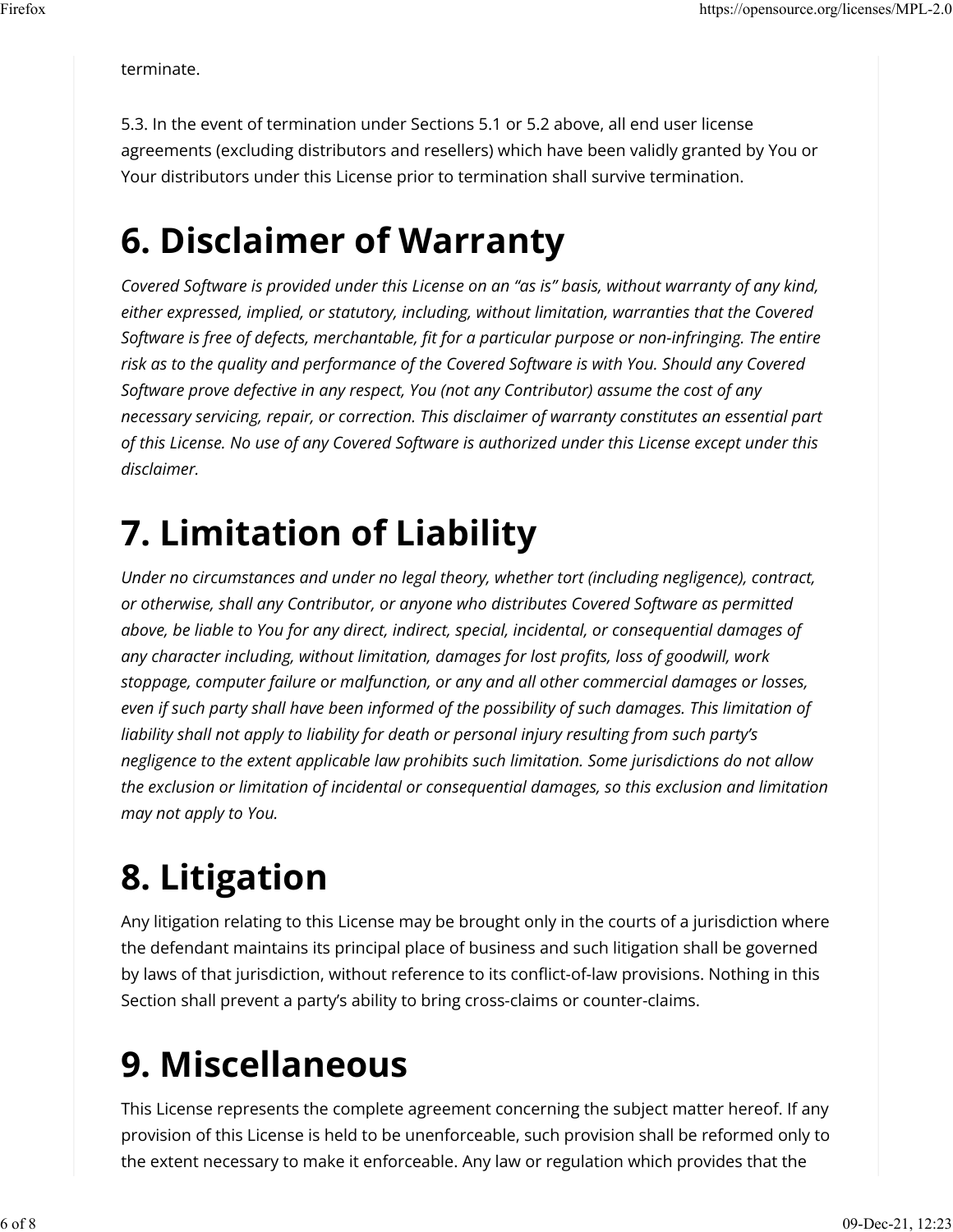language of a contract shall be construed against the drafter shall not be used to construe this License against a Contributor.

# **10. Versions of the License**

### **10.1. New Versions**

Mozilla Foundation is the license steward. Except as provided in Section 10.3, no one other than the license steward has the right to modify or publish new versions of this License. Each version will be given a distinguishing version number.

## **10.2. E�ect of New Versions**

You may distribute the Covered Software under the terms of the version of the License under which You originally received the Covered Software, or under the terms of any subsequent version published by the license steward.

## **10.3. Modified Versions**

If you create software not governed by this License, and you want to create a new license for such software, you may create and use a modified version of this License if you rename the license and remove any references to the name of the license steward (except to note that such modified license differs from this License).

### **10.4. Distributing Source Code Form that is Incompatible With Secondary Licenses**

If You choose to distribute Source Code Form that is Incompatible With Secondary Licenses under the terms of this version of the License, the notice described in Exhibit B of this License must be attached.

# **Exhibit A - Source Code Form License Notice**

*II* This Source Code Form is subject to the terms of the Mozilla Public License, v.<br>2.0 Jf a sopy of the MPL was not distributed with this file. You san obtain one. 2.0. If a copy of the MPL was not distributed with this file, You can obtain one at https://mozilla.org/MPL/2.0/.

If it is not possible or desirable to put the notice in a particular file, then You may include the notice in a location (such as a LICENSE file in a relevant directory) where a recipient would be